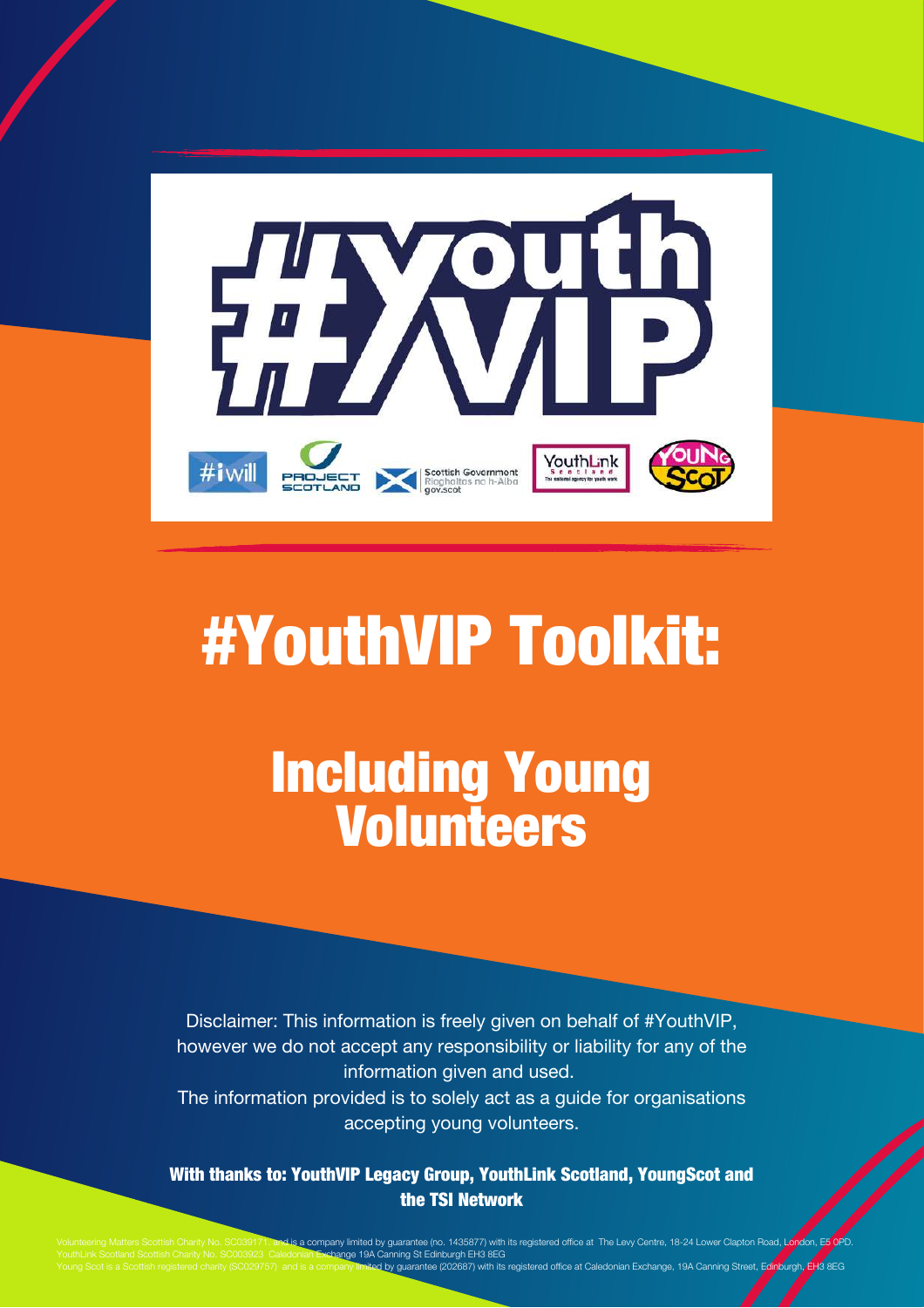# TABLE OF CONTENTS

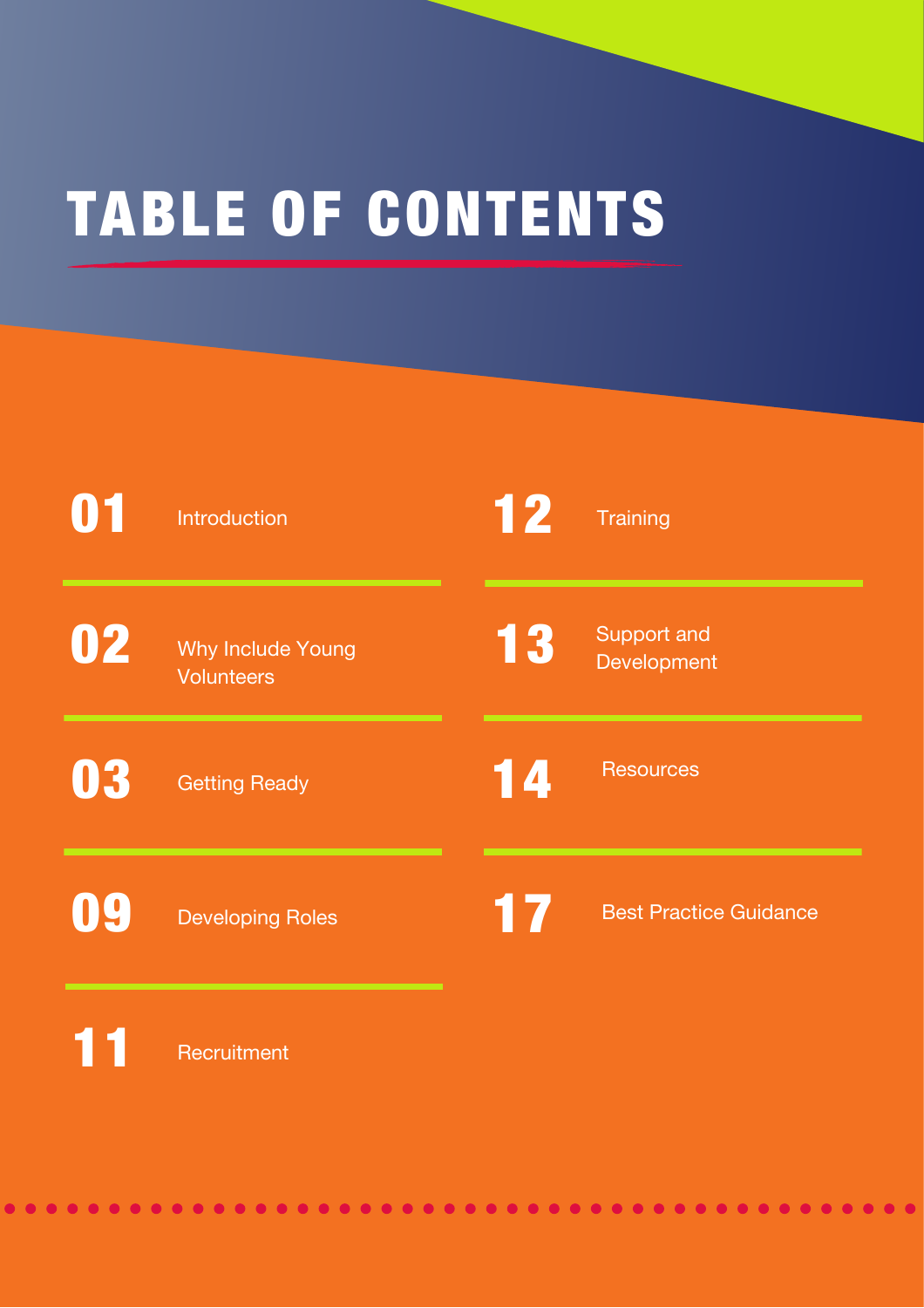## **Introduction**

## Hello!

Perhaps you have attended the Get the Gen #YouthVIP training and are excited and ready to start getting young people involved. You can see the guidance that accompanies the training at Get the [Gen](https://www.gov.scot/publications/youth-volunteering-guidelines/documents)

Maybe you are looking to make your volunteering pool more inclusive and diverse. Involving young volunteers is a great place to begin.

Even though there is a lot of information out there about volunteering it can sometimes be difficult to know where to start. We have developed this toolkit to provide practical support and guidance for groups and organisations to include young volunteers. In this toolkit we connect to best practice to ensure that the young volunteers you involve have a great experience.

We'll cover all aspects of the volunteer journey, from insurance to training to ongoing support. We'll also include lots of links to great information already available online. We hope that you find this document helpful and that you will feel more confident in supporting young volunteers!

This toolkit has been developed as part of the Youth Volunteering Innovation Project. (YouthVIP). The aim of the toolkit is to support Volunteer Involving Organisations, (VIOs) to break down barriers and misconceptions surrounding the practical delivery of youth volunteering opportunities as part of a inclusive volunteering program. Whilst YouthVIP represents young people aged between 13 and 25 years old, the guidance offered in this document is largely directed towards involving under 18s.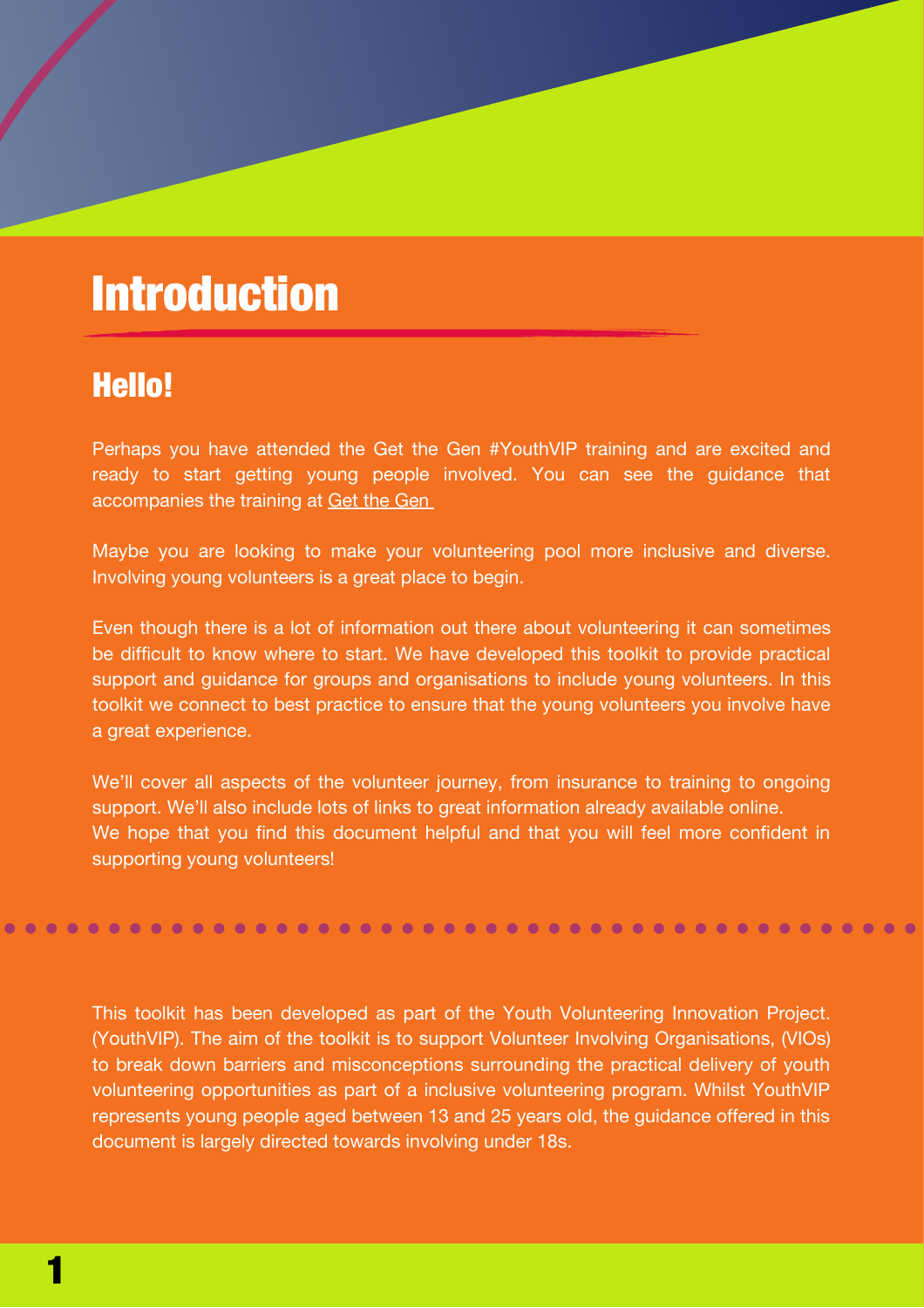# Why include young volunteers

Including young people can not only benefit the young people, but groups/organisations and the wider community.

Young people bring a unique and fresh perspective to organisations, alongside their energy, new skills, and enthusiasm. Volunteering can play a key role in their education and future employment. Introducing young people to work environments earlier has a direct impact on their later confidence, skills and ability to move into employment. Young people can also bring unique skills to their volunteering role and support your group to become adaptable and resilient.

By including young volunteers, organisations are also supporting the development of life long volunteering habits across Scotland, creating social responsibility.

## Including young people and the law

It is useful to be aware of the Children and Young People [\(Scotland\)](https://www.legislation.gov.uk/asp/2014/8/contents/enacted) Act 201[4,](https://www.legislation.gov.uk/asp/2014/8/contents/enacted) This is important for anyone working with children and young people

In particular **[Article](https://www.togetherscotland.org.uk/about-childrens-rights/monitoring-the-uncrc/involving-children-and-young-people/) 12**, which advocates for children and young people's right to participate and take part in decision making.

The YouthVIP Consortium aim to support groups/organisations to ensure children and young people can contribute meaningfully to their societies as active citizens, including the development and direction of the group/organisation they are part of while volunteering.

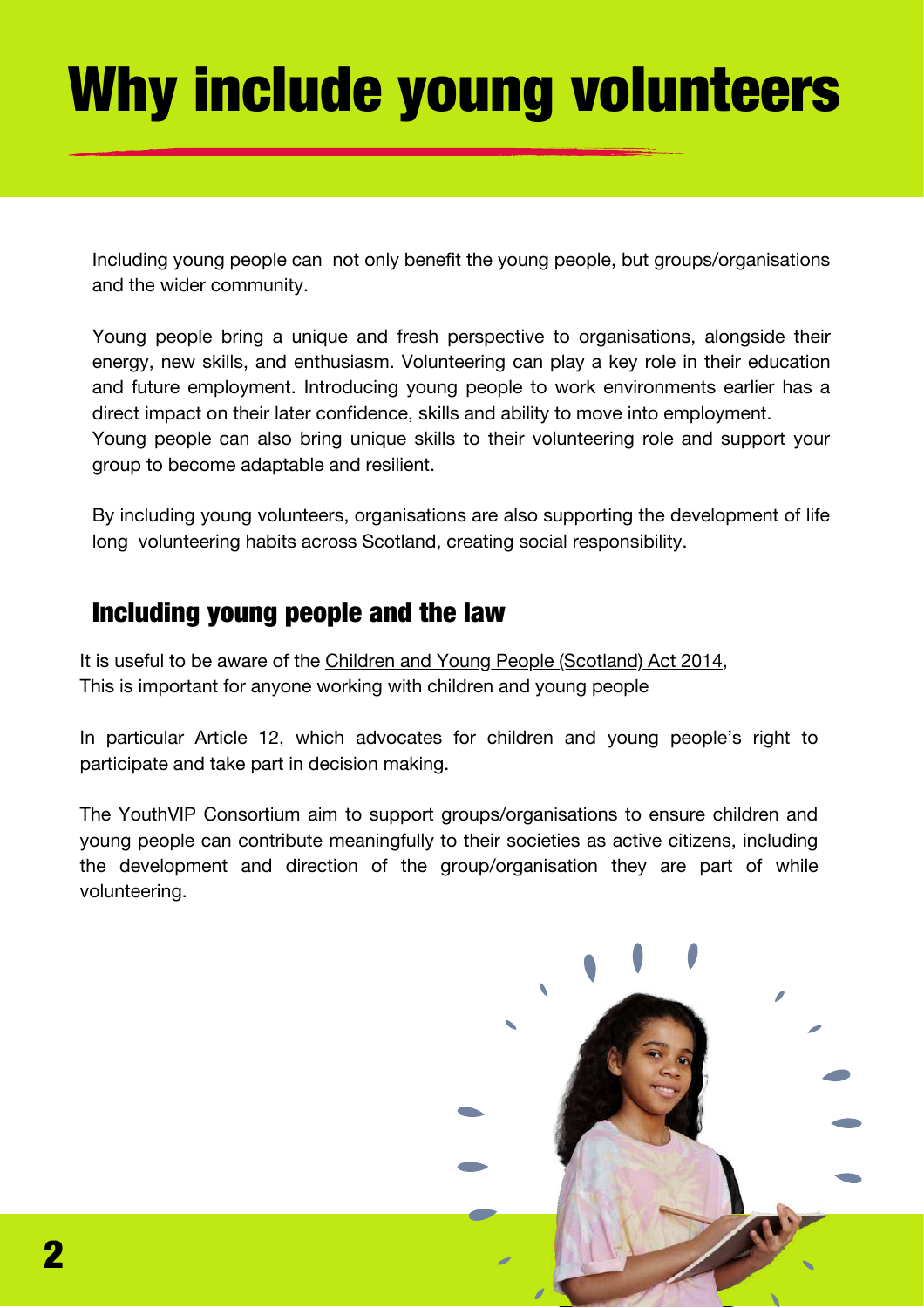# Getting ready

Before involving young volunteers it is important to ensure you have the necessary supports in place, this is necessary for volunteers of all ages to ensure their volunteering experience with your group/organisations is safe, meaningful and most of all fun!

### **Insurance**

All volunteer involving organisations need to cover all their volunteers with employers' liability insurance (covering your liability for injury or disease suffered by volunteers, during their volunteering role). Insurance should not be a barrier to involving young people as volunteers.

Here are a few steps to take to open the discussion and clarify the situation: Check your insurance policies, make sure that children/young people are detailed if they are undertaking a volunteering activity. It is rare that insurance companies will discriminate against young volunteers, however if there is no mention of young people in your documents, reach out to your insurance provider and have that discussion.

### A few words of guidance from an Edgar Flaherty, an insurance broker with Arthur J. Gallagher, Business Insurance, Risk Management & Consultancy

'Project organisers, volunteers and activities should be covered by comprehensive insurance cover. Insurance cover should be in place for volunteering activities that have documented risk assessments that are updated on a regular basis. Insurance should include Public Liability insurance, which responds to allegations of negligence leading to bodily injury. There are no age limits under this insurance, but if you are working with young people, you should be aware that the group/organisation has an enhanced duty of care, and this should be considered when deciding what activities are safe and appropriate.

Insurance cover will vary depending on provider, but many include any equipment provided or purchased by the group/organisation in use by volunteers during their volunteering activities.

Most insurance does not cover personal property or equipment belonging to volunteers.

Your insurer should be advised of any changes to the roles and activities of volunteers in order to consider ongoing cover.'

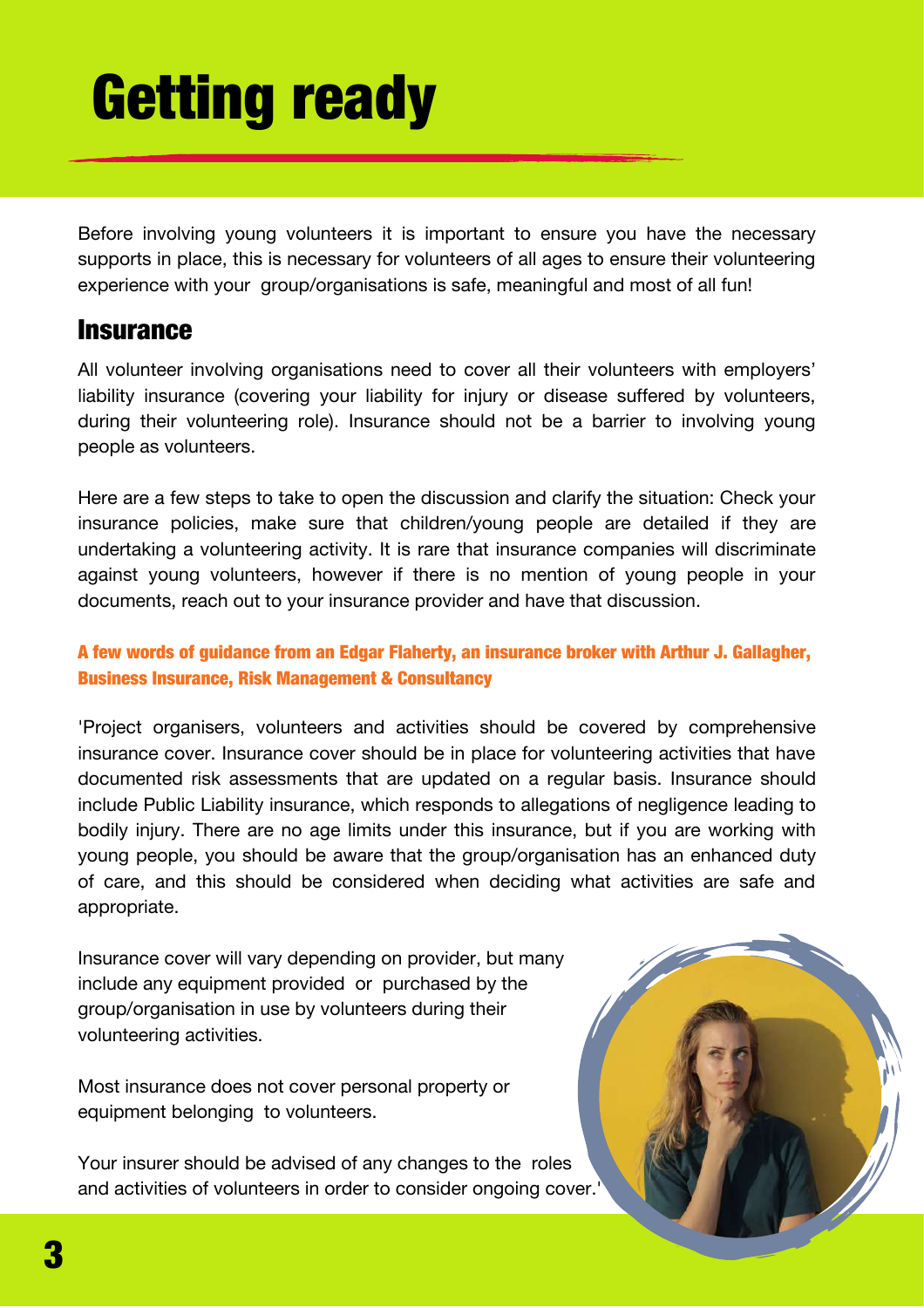## Health and safety

All volunteers should have a safe volunteer experience.

Organisations involving volunteers should have an up-to-date health and safety policy. Health and Safety legislation, responsibilities and requirements must be observed and made known to all staff and volunteers.

Volunteer Edinburgh worked with partners to create a fantastic online resource called [Volunteer](https://volunteerwiki.org.uk/wiki/Welcome_to_VolunteerWiki!) Wiki. This provides reliable up to date information for volunteer mangers including template policies and procedures. This includes what to consider when developing a health and safety policy.

## Risk Assessment

Related to insurance and health and safety are risk assessments. Risk assessments help you to evaluate the risk certain hazards pose and what you can do to mitigate these risks. Risk assessments will be required to inform all volunteer activities, not just those of young volunteers.

Points to focus on while carrying out the risk assessment are:

- Always assess risks for volunteers before they start volunteering
- Take account of the layout of the workplace and the environment in which they will volunteer
- Take account of the nature of any physical, biological and chemical agents they will be exposed to, length of exposure and to what extent
- Assess what types of equipment will be used and how this will be handled
- Ensure your risk assessment considers the young volunteers' levels of psychological or physical maturity, experience, also consider their awareness of existing or potential risks
- Introduce control measures to eliminate or minimise these risks, so far as is reasonably possible
- Identify a suitable age for the role as well as the appropriate level of oversight/supervision that is required

If a significant risk remains despite your best efforts to do what is reasonably practicable to control it, you must not engage the young person in this volunteering role.

The Health and Safety [Executive](https://www.hse.gov.uk/voluntary/employer/risk-assessment.htm) have information about including volunteers in risk assessments and example forms.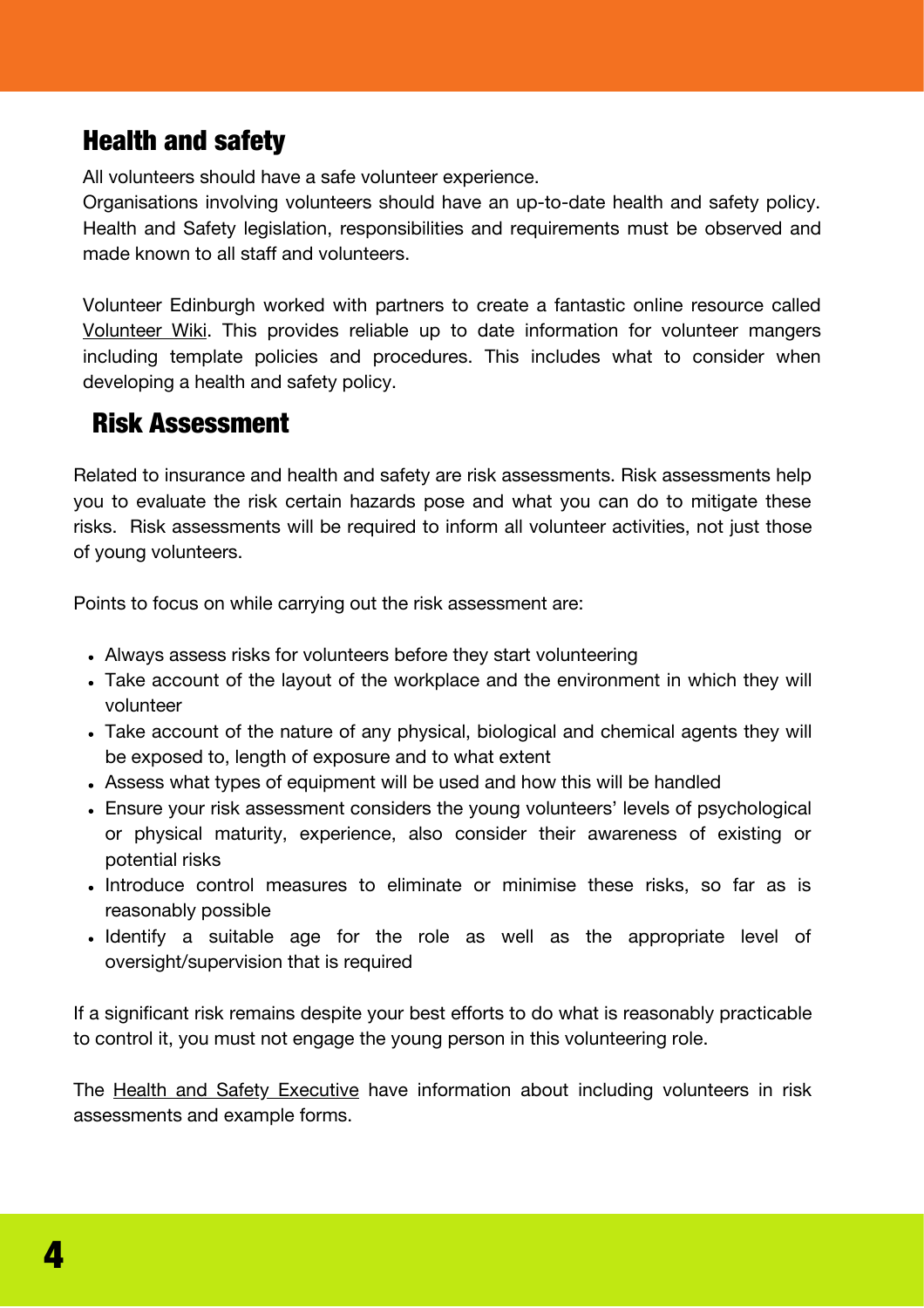## **Safeguarding**

The NSPCC defines safeguarding as "the action that is taken to promote the welfare of children and protect them from harm." Protecting children from abuse and maltreatment. Preventing harm to children's health or development. Ensuring children grow up with the provision of safe and effective care.

To ensure that your organisation is prepared to work with under 18s it is important to have a safeguarding policy. The NSPCC have detailed guidance on how to create a Safeguarding policy, including a draft template.

[\\*Volunteer](https://volunteerwiki.org.uk/wiki/Welcome_to_VolunteerWiki!) Wiki also has draft safeguarding policies.

## PVG Scheme Membership

The Protecting [Vulnerable](https://www.mygov.scot/pvg-scheme) Groups (PVG) membership scheme is a Scottish Government Scheme managed and delivered by Disclosure Scotland. It helps ensure only people suitable to work with children and protected adults can do 'regulated work' with these vulnerable groups. It is important to remember that having a previous conviction does not necessarily mean that someone is unfit to carry out a volunteering role. As Volunteer Managers we must be confident in our ability to access risk and carry out robust risk assessments when a prospective volunteer discloses previous criminal convictions.

### Young volunteers 13 years to 16 years

There is no legal age restriction on PVG Scheme membership, however it is advisable that no young volunteer under the age of 16 years have the responsibility of a regulated role. If they are carrying out tasks associated with a regulated role, they should always be supervised.

\*Safeguarding is wider than children and young people and also covers at risk adults. For the purpose of this toolkit the focus is children and young people.

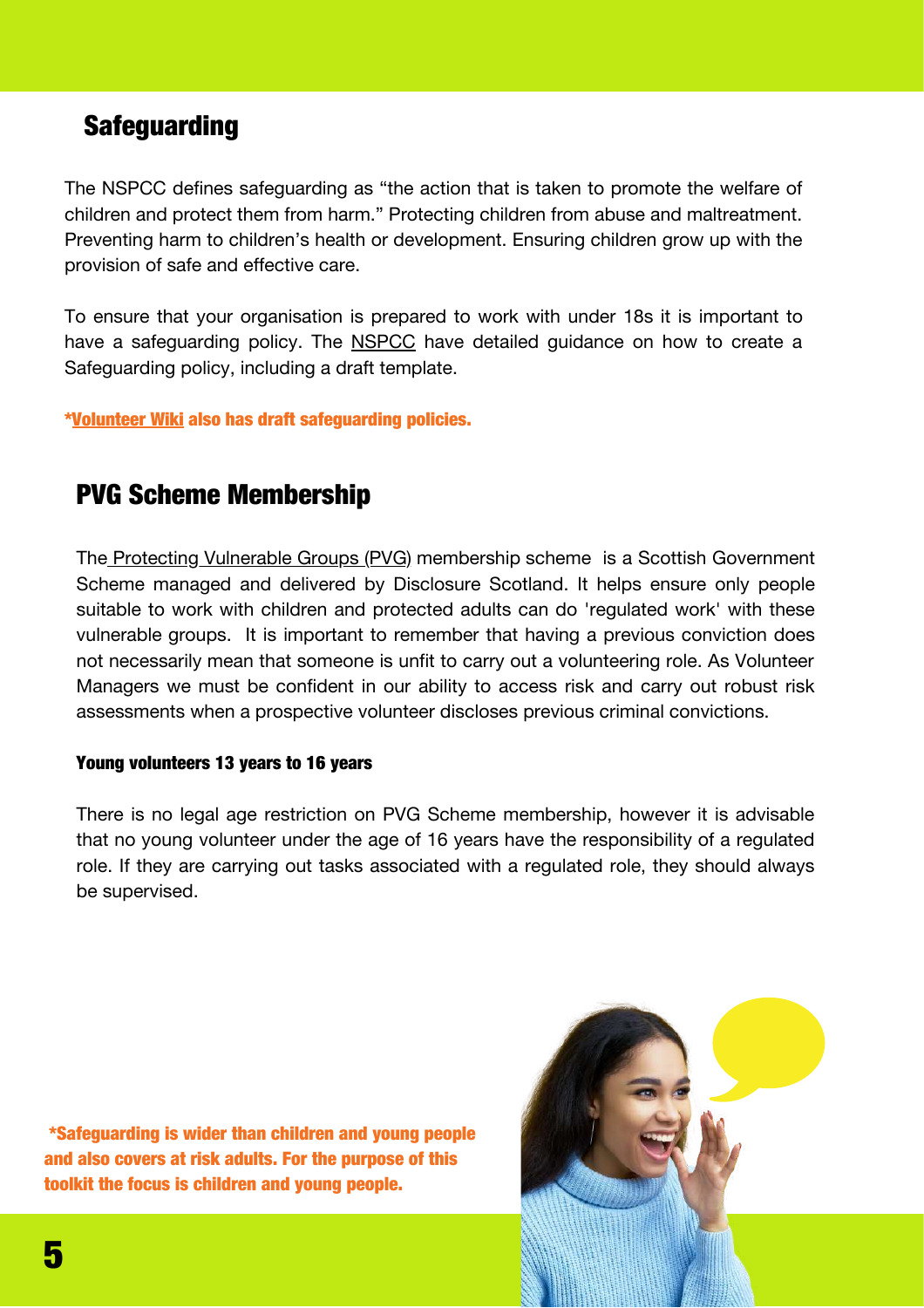## PVG Scheme Membership cont.

### Staff/volunteer supporting young volunteers

The adult (staff or volunteer) providing supervision to the young volunteer may be in a 'regulated work' role and should therefore be a PVG Scheme member. Staff supporting 16- and 17-year-old volunteers do not need to be PVG Scheme members.

In volunteer management regulated activity is "teaching, training, instructing, caring for or supervising a child who is under the age of 16 in relation to their ['volunteering'](https://www.mygov.scot/pvg-scheme) for "more than 3 days in any 30-day period"

Adults who do no have a PVG scheme membership should not be left responsible for a volunteer under the age of 16. In addition to having PVG scheme membership, adults supervising young volunteers should be familiar with good safeguarding practice and the organisation or group's safeguarding policy and reporting procedure.

You can learn more about the PVG Scheme from the Volunteer Scotland [Disclosure](https://www.volunteerscotland.net/for-organisations/disclosure-services/) Services Tea[m](https://www.volunteerscotland.net/for-organisations/disclosure-services/)

### Emergency Contact Information

It is good practice to obtain emergency contact information for anyone undertaking a volunteering activity.

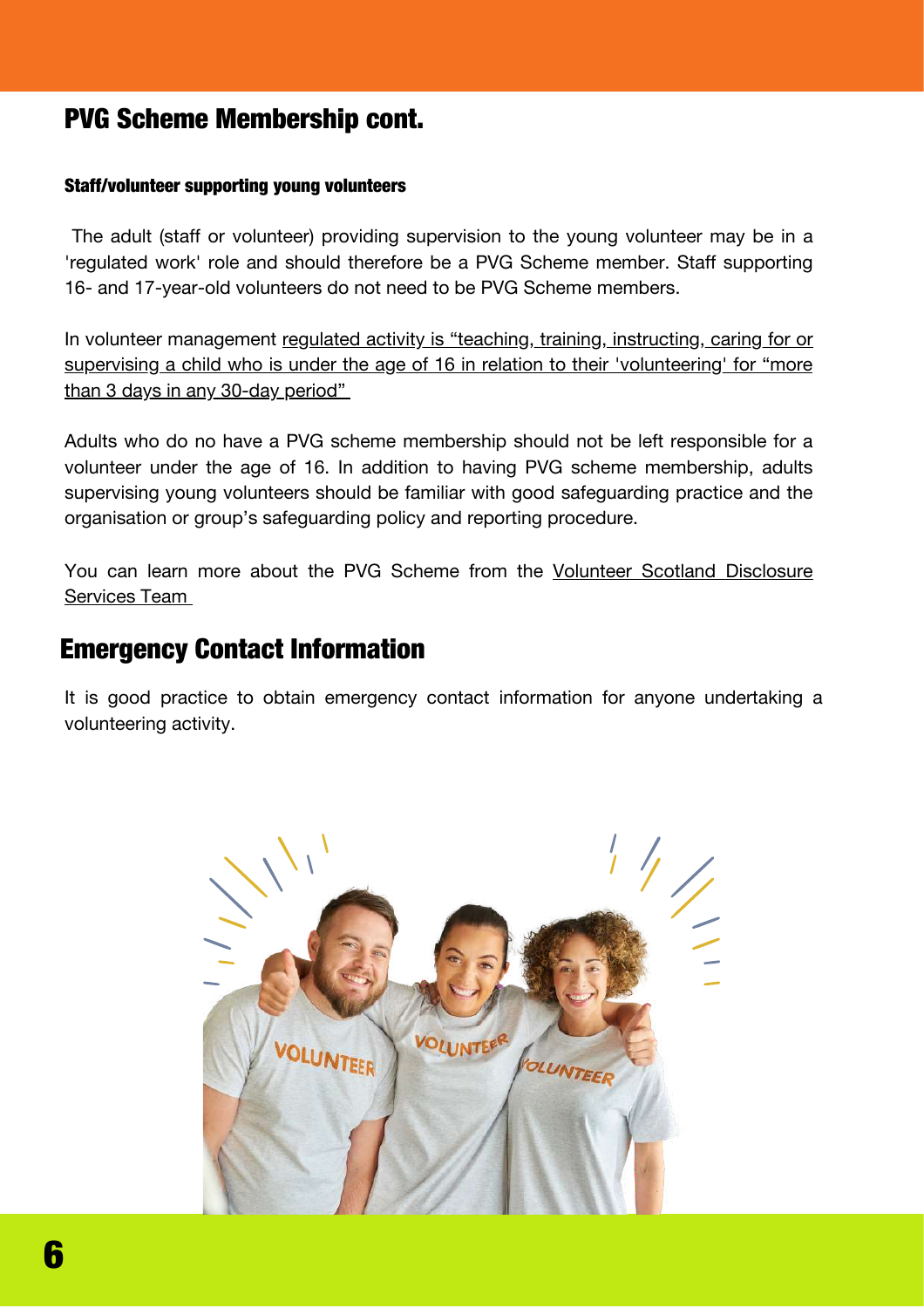## Parent/Carer Consent

Parental permission helps to ensure that the young volunteer's parent/ carer understands what your organisation does, what the young volunteer will be doing, when and where they will be volunteering and that they consent to this.

Things to consider:

- Get consent from parents or carers for volunteers aged under 16 by asking them to sign a written consent form (unless a young person's volunteer activities are within school hours as part of a flexible timetable. The school are then responsible for the young person during these hours and will have separate permission procedures).
- Ensure parent/carer/guardian are aware of your safeguarding policy and procedures in relation to 16 and 17-year-olds
- Although a young person has agreed to their volunteering involvement, there may be specific activities that they or their parents feel uncomfortable about the young person taking part in. It is important to discuss what alternative arrangements could be arranged.
- You may need separate consent for specific activities, for example overnight trip or if the volunteer will be carrying out tasks away from the premises where they normally volunteer, then additional permission should be sought.
- Although, in most cases parents have a legal responsibility for their child up to the age of 18 you should consider the 16- to 17-year-old volunteer's personal circumstances and whether it is appropriate or necessary to obtain parental consent. e.g. a 17 year old student volunteer living in student accommodation away from home does not require parental consent to volunteer. On the other hand, you should consider parental consent for a 16-year-old volunteer still living in the family home. In this case the consideration is to make sure that the parents are aware of the volunteering and what it involves.
- If a young person is over 16 and is living independently of parents or social services they are able to provide their own consent.
- When taking photos of young volunteers for publicity purposes you must obtain their permission and, if they are under 16, the permission of their parent/ guardian to use any of the images taken

You can see an example consent form from the [NSPCC](https://learning.nspcc.org.uk/research-resources/templates/example-consent-form)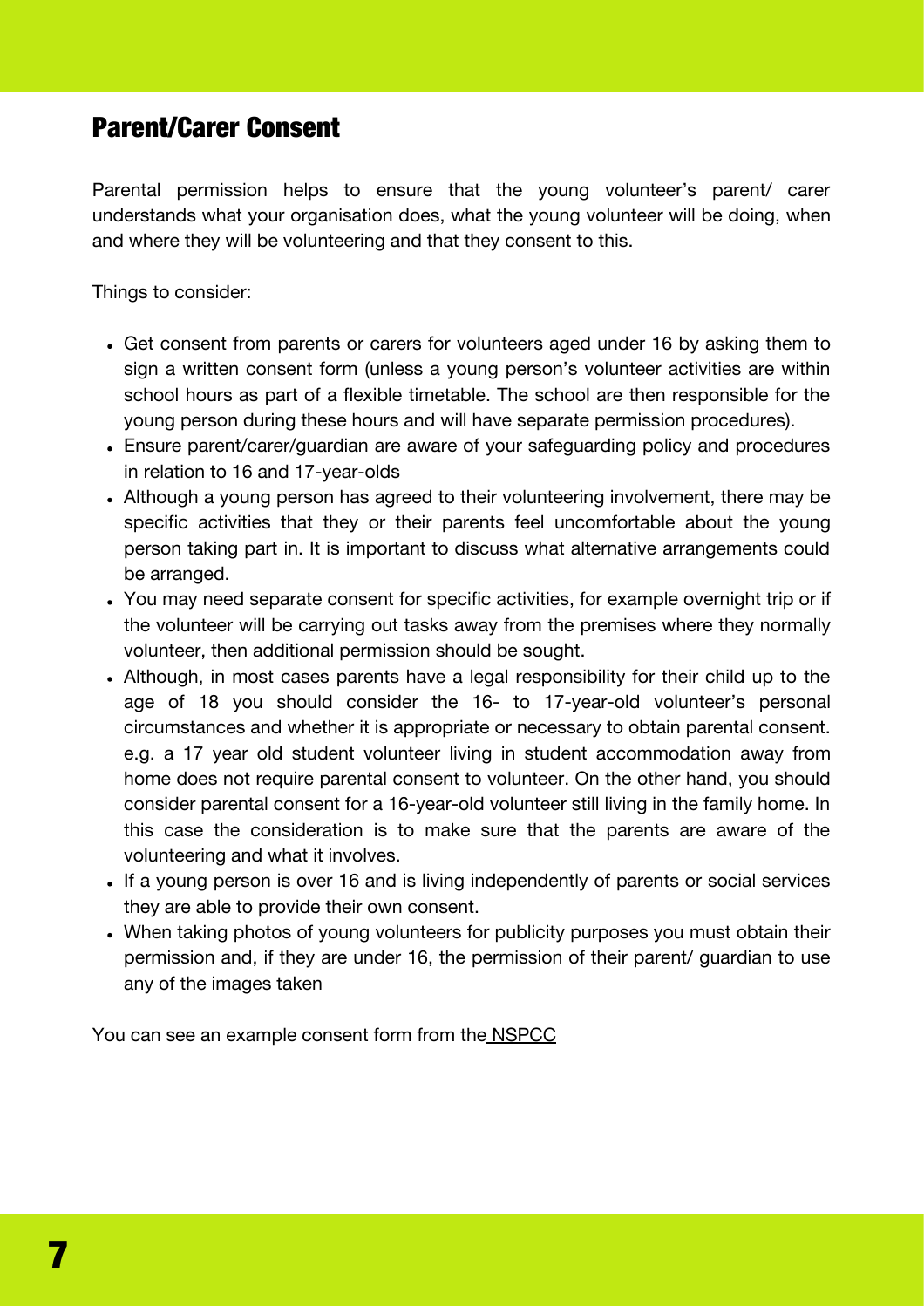### Expenses

When involving young volunteers, indeed any volunteers, it is good practice to reimburse all out of pocket expenses incurred by the volunteer in the course of their volunteering. The most common expense is travel to and from the volunteering opportunity.

Key points to consider:

- Under 22s' now have access to free [bus travel.](https://www.transport.gov.scot/concessionary-travel/young-persons-free-bus-travel-scheme/)
- Only reimburse volunteers for expenses actually incurred during their volunteering, receipts should be provided by the volunteer.
- Ensure that you keep good records of expense payments

Reasonable expenses to reimburse include:

- Travel to and from the place of volunteering
- Travel undertaken in the course of volunteering
- Food and refreshments while volunteering
- Postage, telephone calls etc.
- Materials purchased to carry out the volunteering role (e.g. paper, pens etc.)
- Cost of equipment, protective clothing etc. (ideally these should be provided by the organisation)
- Attendance at training events and courses relevant to their volunteering

### Other Expenses

Other possible expenses to consider are Childcare (crèche or child minding) or other caring expenses. There are often funding channels that can be accessed through local authority or DWP. Groups/organisations can find out what is available in their local area and signpost to this support.

It is also important to recognise that many small or unconstituted groups may not be in a position to reimburse expenses, in this scenario, expectation must be clearly managed and this information should be share upfront with potential volunteers.

[Vo](https://www.volunteerscotland.net/media/237398/Volunteer%20Expenses%20Form%20Template.docx)lunteer [Scotland](https://www.volunteerscotland.net/media/237398/Volunteer%20Expenses%20Form%20Template.docx) have a template expenses form.

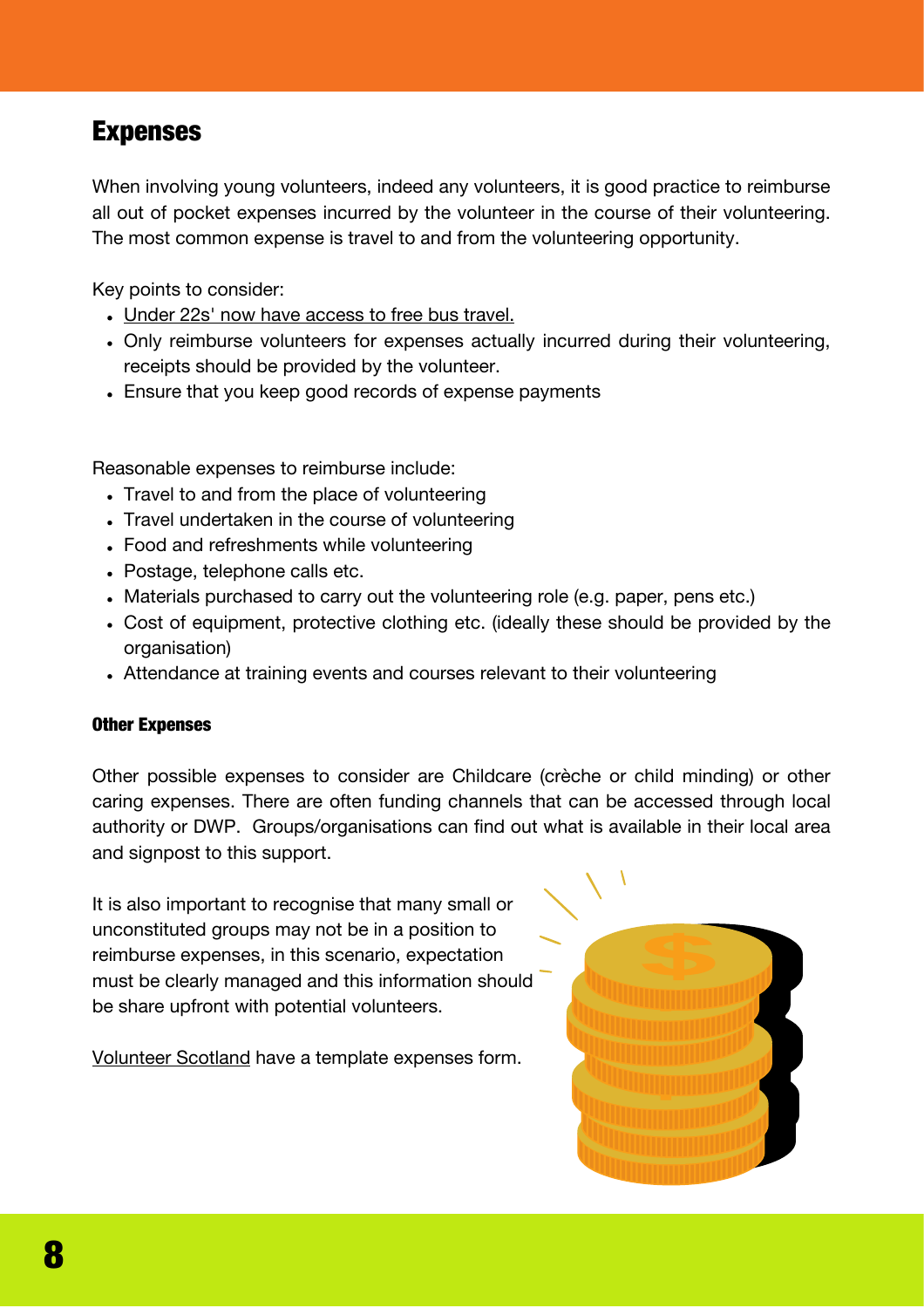# Developing roles

When developing volunteer roles, it is important to make sure that it is appropriate to the interests and capabilities of the individual.

New volunteer roles do not necessarily need to be created specifically for young people. However, as with any volunteer, you will want to have a conversation to see if your role can be adapted to suits their interests and needs. This is also an opportunity to be mindful of appropriate asks in relation to considerations such as cultural or religious tenets e.g., in some cultures it may not be appropriate for a young woman to volunteer in a mixed gender group, or a volunteer of a particular faith my require breaks or space for prayer.

When considering volunteering roles filled by children or young people you need to think about:

- What tasks will be carried out
- The circumstance in which these tasks are taking place

There are also different ways that you can involve young volunteers. For example:

- In pairs/with a friend: Volunteering with a friend can be a great way for a young person to feel more confident participating as a volunteer.
- With their family: Create opportunities for children and young people to get involved alongside their parents. In this instance the parents remain responsible for their children.
- Group-working with an external established group: Create an event or opportunity and invite other established groups of young people to take part (e.g. schools[/Scouts/](https://www.scouts.org.uk/)Girl [Guides/](https://www.girlguiding.org.uk/)church/Duke of [Edinburgh](https://www.dofe.org/)/youth club).
- Create your own group: This requires your organisation take full responsibility for creating and promoting the activity, supervising children and young volunteers while they are on site carrying out their volunteering roles. Your staff would be responsible for the children and young volunteers while undertaking the activity and would be responsible for their support and supervision.
- Youth Boards: Organisations can consider supporting young trustees (legally need to be over 18) or having a separate youth board, which can offer a youth voice and feed into the board).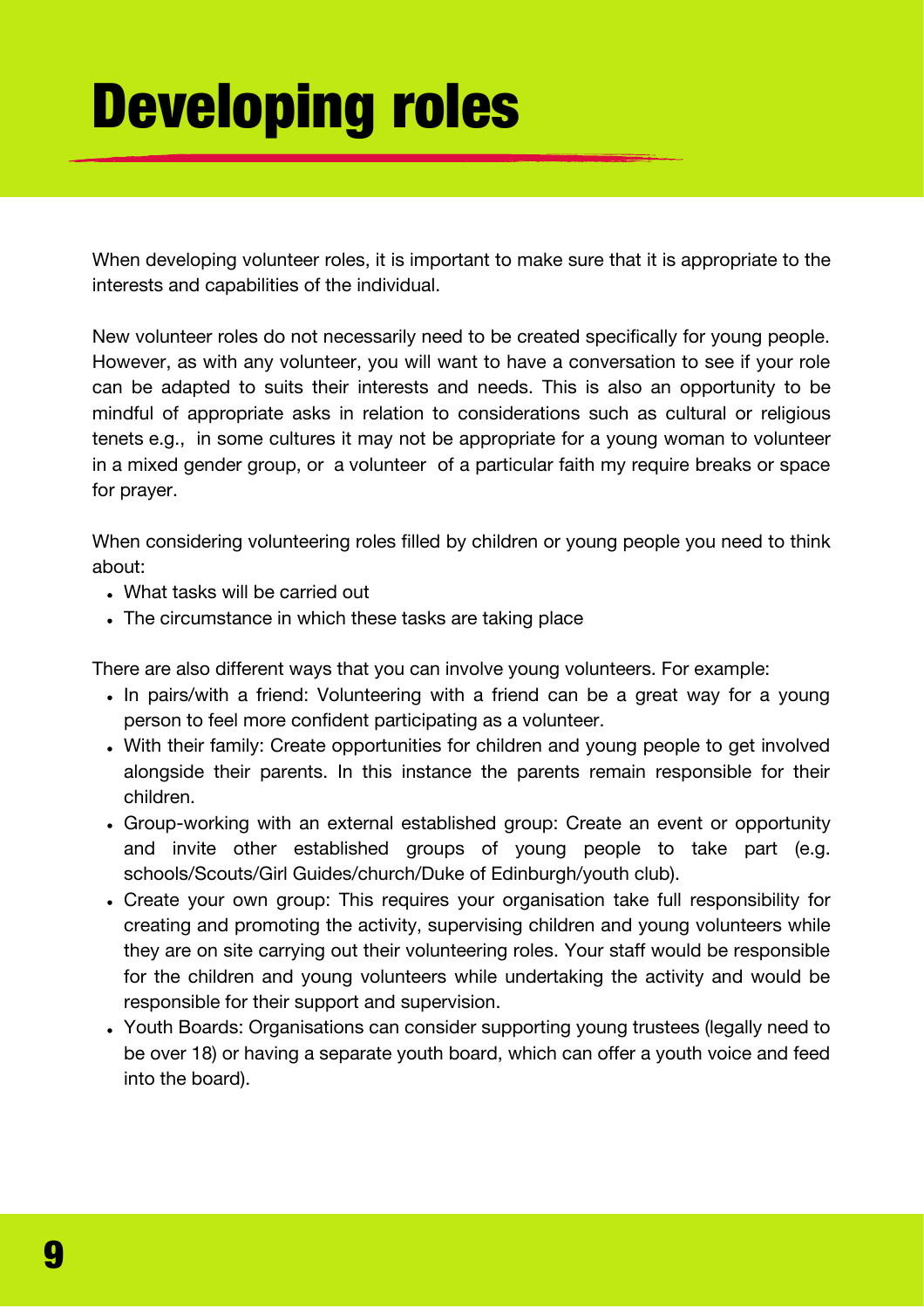## Unsuitable roles for young volunteers

Here are some variables that make roles unsuitable for young volunteers (note that some of these variables make volunteering unsuitable for any age group of volunteers):

- The physical or psychological capacity needed to carry out the role exceeds the young volunteers age group.
- The role exposes the young volunteer to substances chronically harmful to human health
- The role involves a risk of accident that the young volunteer is unlikely to recognise due to e.g. lack of experience or training or sufficient attention to safety
- The role involves a risk to the young volunteer's health from extreme heat, noise or vibration
- Young volunteers under 16 years of age cannot take part in house-to-house fundraising collections own their own

## Creating a role description

When developing a role description, you will want to include all the same things you would normally on a volunteer role profile. This could include:

- Role title
- Time commitment
- Where the role will be based
- Any particular skills or interests. This one is particularly relevant to young people. List things like 'enthusiastic' or 'likes to work as part of a team', rather than professional skills that a young person would not have had a chance to gain. Consider whether you can train a young person to be able to carry out this role?
- Development or training
- Whether they can volunteer individually or with a friend or as a group
- What will a young volunteer get out of their volunteer experience
- If expenses will be reimbursed
- Any other detail a potential volunteer would find helpful to know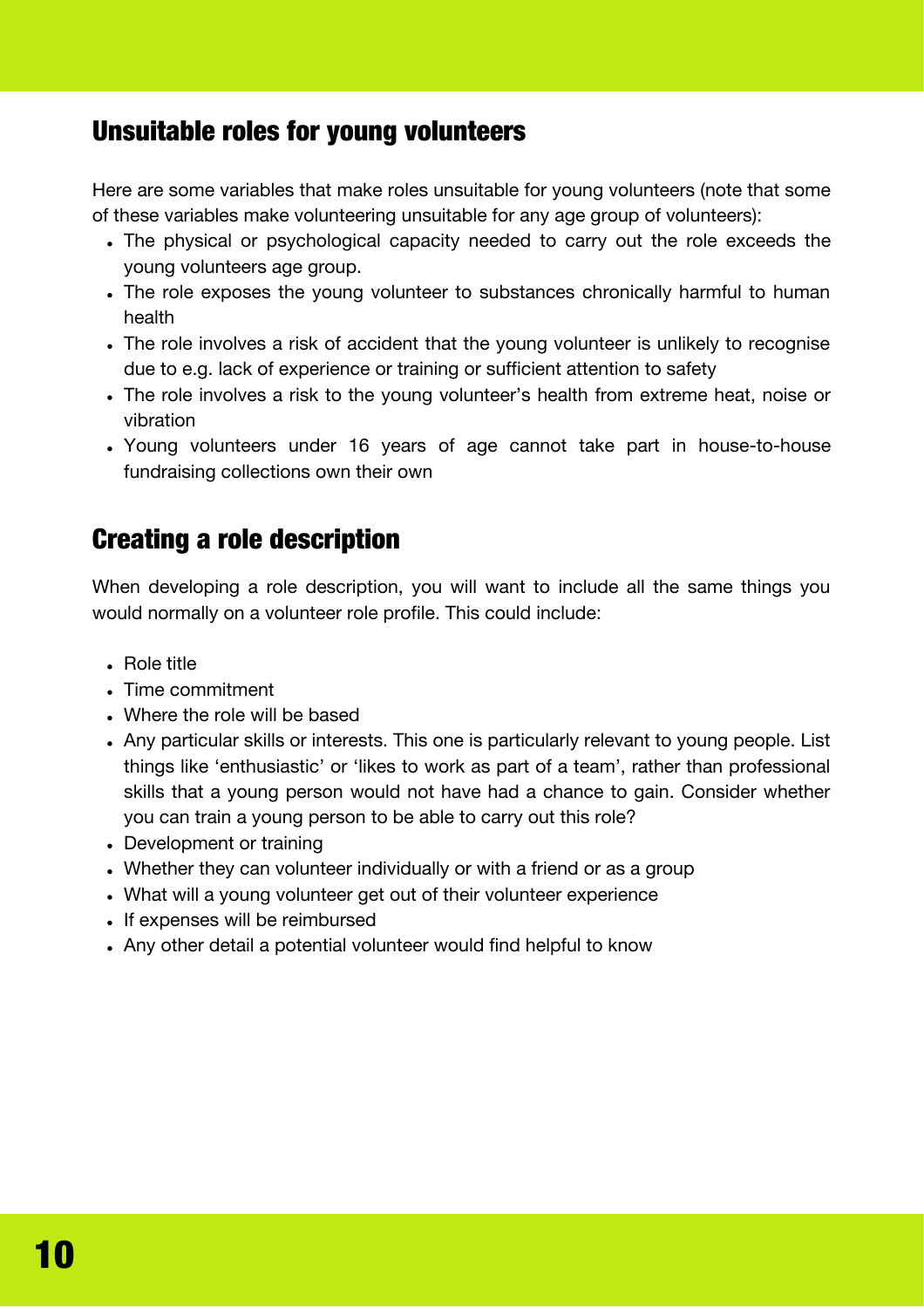## Recruitment

Now you have planned and prepared for the role, you will want to consider how to recruit your volunteers. How you engage volunteers already will be helpful. You might also want to think about where you promote volunteer [opportunities.](https://tsi.scot/) Your [local](https://tsi.scot/) [Th](https://tsi.scot/)ird Sector Interface will be able to help you promote your opportunities. It is also important to make it clear that this role is suitable for a certain age groups.

When looking to involve young people you will want to promote the role in places where young people are spending their time, either on or offline.

Sometimes you might find that more people express interest in your role that your organisation can accommodate. In this case you might want to refer guidance from [NCVO](https://knowhow.ncvo.org.uk/safeguarding/checklists-training-and-other-support/specialist-guides/safeguarding-for-volunteer-managers/safer-recruitment-of-volunteers/choosing-the-right-volunteers) about selecting the right person or people. Remember when involving young people, you might want to think about criteria that is not related to previous work experience or qualifications. It can be useful to think about their potential and how they can be supported to thrive as a volunteer with you.

[Volunteer](https://www.volunteerscotland.net/media/242045/matching-the-right-volunteers-to-the-right-role.pdf) Scotland has some guidance on how to match the right volunteer to the right role and here some great guidance on how to use social media to promote your [opportunities.](https://volunteerwiki.org.uk/wiki/Social_Media_and_Recruitment)

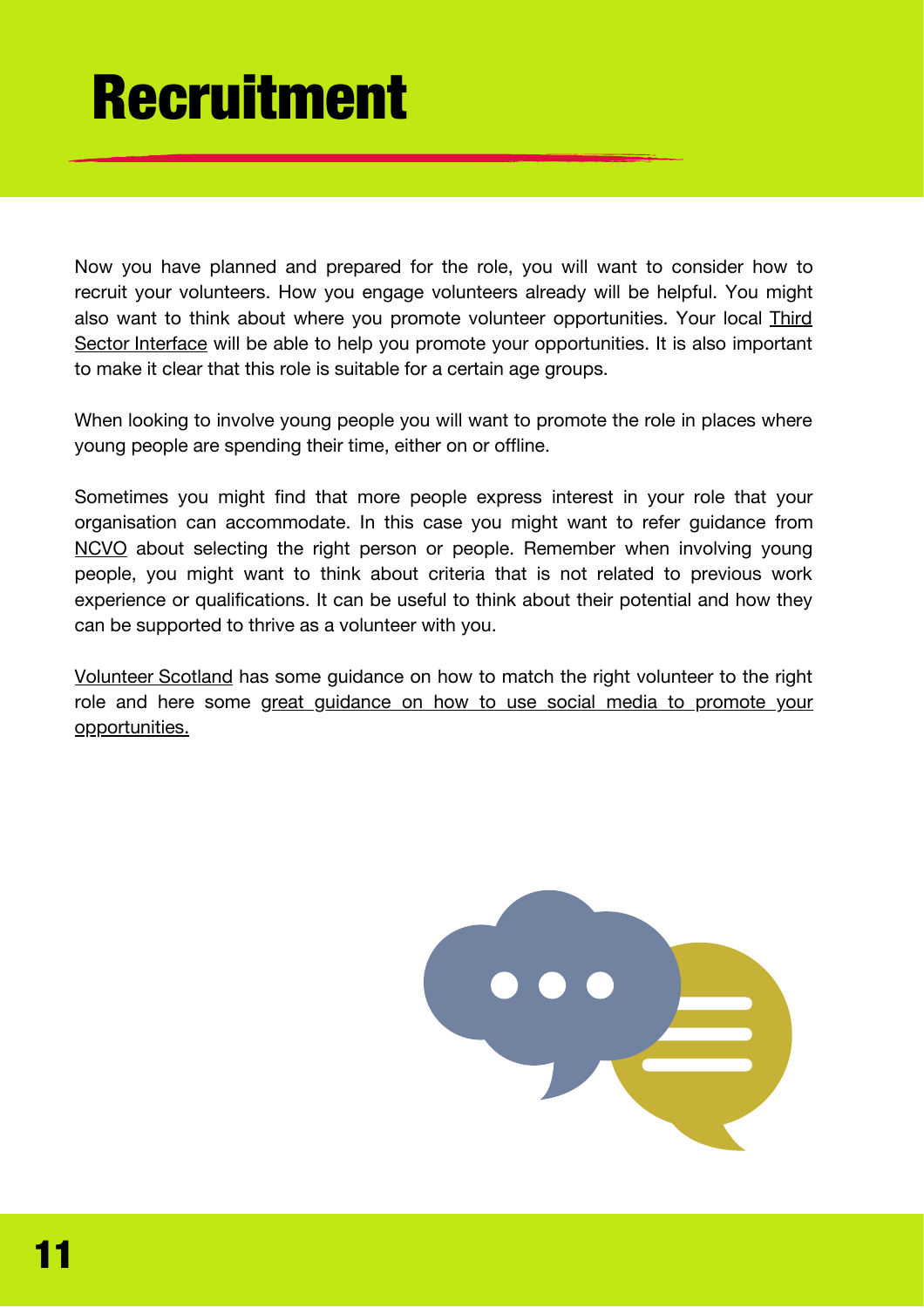# **Training**

Induction and training are vital for everyone involved in your group/organisation, young volunteers are no different. When volunteers are welcomed to the organisation and their volunteering role they should receive induction and training which includes a warm welcome and introductions, health and safety, policies and procedures, training and guidance.

Young volunteers should receive appropriate training to carry out their volunteering role and enhance their knowledge, provide them with opportunities to use their skills. Often this will be 'on the job' training provided by the person supporting them in their role. There may also be more formal training sessions to attend e.g., food hygiene session. Free training on more wider topics, can be found online or through other organisations and can be made available to volunteers to support them in their ongoing development.

Young volunteers also require training and instruction on the hazards and risks present in the workplace, and preventive and control measures put in place to protect their health and safety. This training should include a basic introduction to health and safety, e.g. first aid, fire and evacuation procedures, safeguarding – who to go to if concerns arise, professional relationships, equal opportunities and diversity.

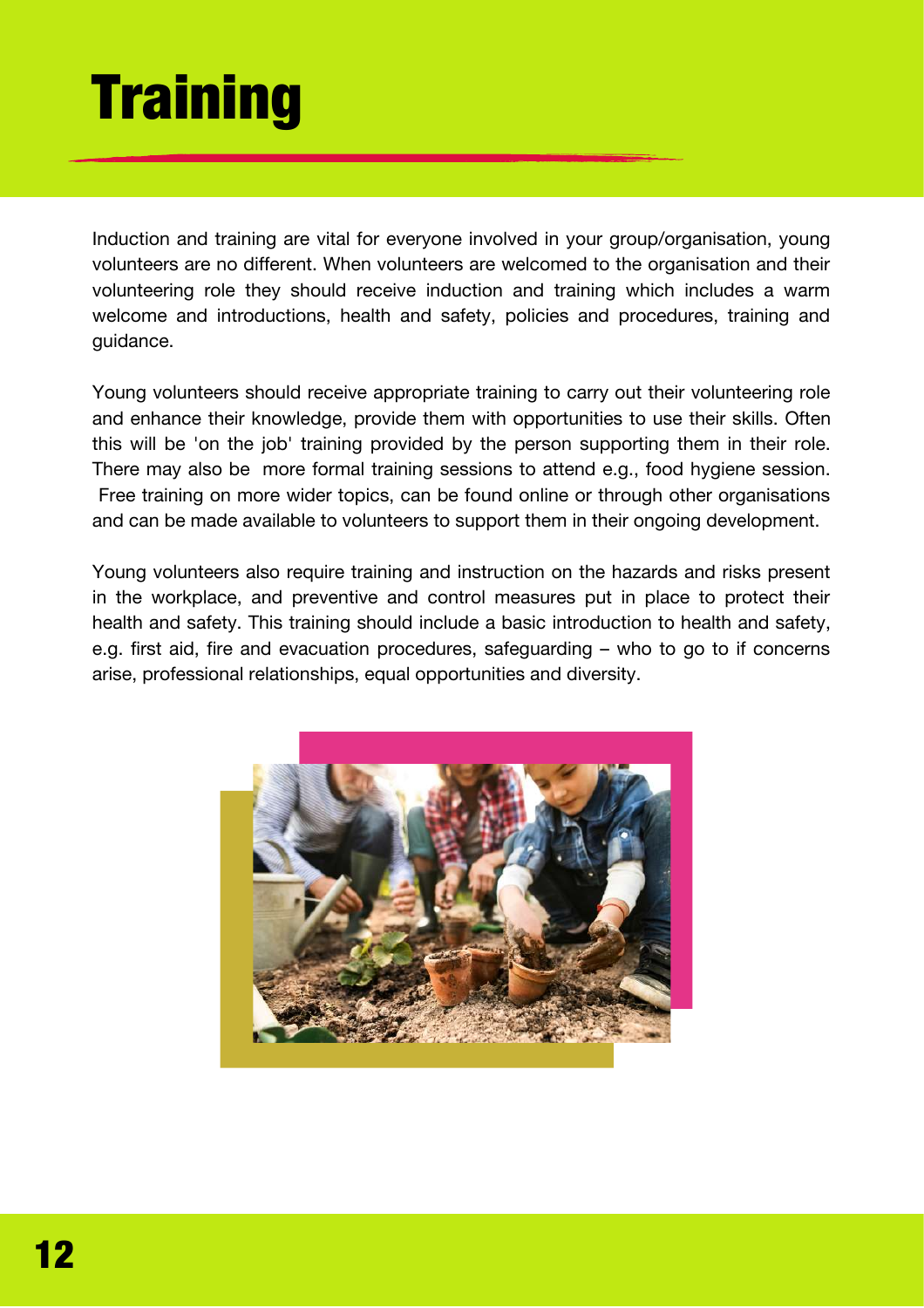# Support and development

Any volunteer should have someone who oversees their volunteering, offers advice, information, and support. They should understand the volunteering role and be able to intervene in the event of issues. This person or people may require PVG Scheme membership. It is best practice that any staff member or volunteer supporting young volunteers have experience of working with young people and receive the necessary safeguarding training.

Well supported volunteers feel part of the team, know their contribution is valued and their volunteering experience will prove beneficial to both parties.

Volunteering is an important step in a young persons life journey and as such the support offered needs to consider any future aspirations or plans. The support offered by a groups/organisations should help the volunteer look to the future, this can include helping them work towards goals, developing specific skill sets, provide references, recognising contributions through official schemes e.g., The Saltire [Awards](https://saltireawards.scot/) or local third sector initiatives.

Organisations should be able to offer a consistent level of supervision to maintain a safe and enjoyable volunteer experience for young people. Some young volunteers may need a lot of support, while others may be more confident and require less.

Support comes in many forms; it needs to be appropriate to the demands of the role and the individual's need. It is valuable to have regular, scheduled time with your volunteers to support them with their development, build relationships and offer feedback.

Check out Get the [Gen](http://getthegen.com/VIP/) supporting the development of a multi-generational workforce across the sector. As part of YouthVIP offering Scottish Government funded training learn how to make your organisation more young people friendly.

Volunteer [Scotland's](https://www.volunteerscotland.net/for-organisations/guidance/making-a-difference/making-a-difference-guidance-and-templates/) detailed guidance on supporting volunteers.

## **Celebrating**

Recognising a volunteer's impact is an important part of them having a valuable volunteer experience. Remember to take the time to thank your volunteers and celebrate their contributions.

Ask them how they would like to celebrate and be celebrated.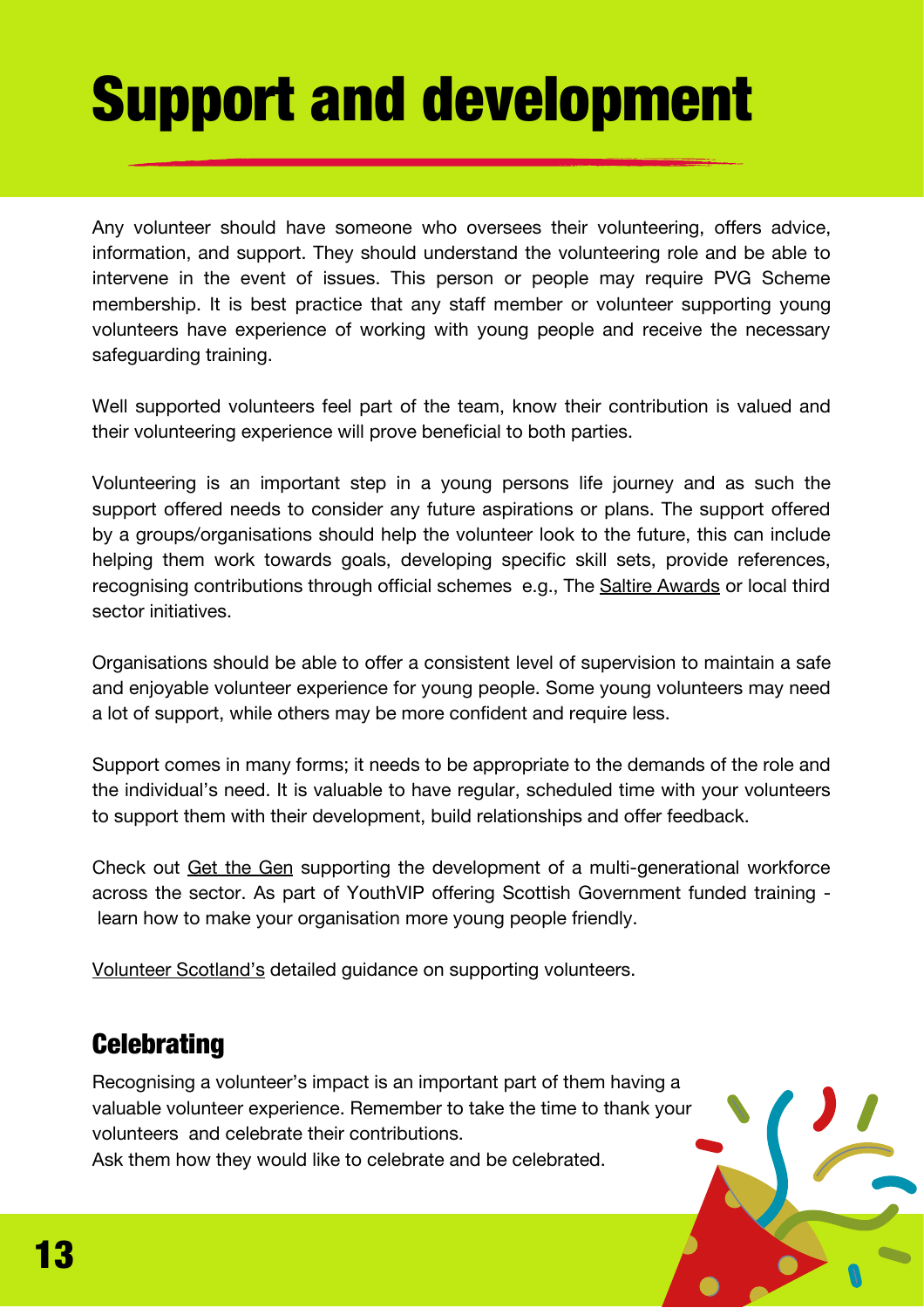## Consortium partner resources

All 3 #YouthVIP Consortium partner organisations offer a host of resources on their individual websites that can offer valuable information, guidance and assets that can be drawn on by groups/organisations wishing to increase their understanding of youth engagement through volunteering.

### Partner logos are links to websites



ProjectScotland part of the [Volunteering](https://volunteeringmatters.org.uk/category/scotland/) Matters family. We help young people to get on in life through volunteering



Young Scot [Corporate](https://youngscot.net/) [-](https://youngscot.net/) Young Scot - Young [People](https://young.scot/) The national youth [information](https://youngscot.net/) and citizenship charity for 11-26 year olds in Scotland



YouthLink [Scotland](https://www.youthlinkscotland.org/) - The national agency for youth work and the Scottish Lead on the [#iwill](https://www.youthlinkscotland.org/programmes/iwill-scotland/) movement.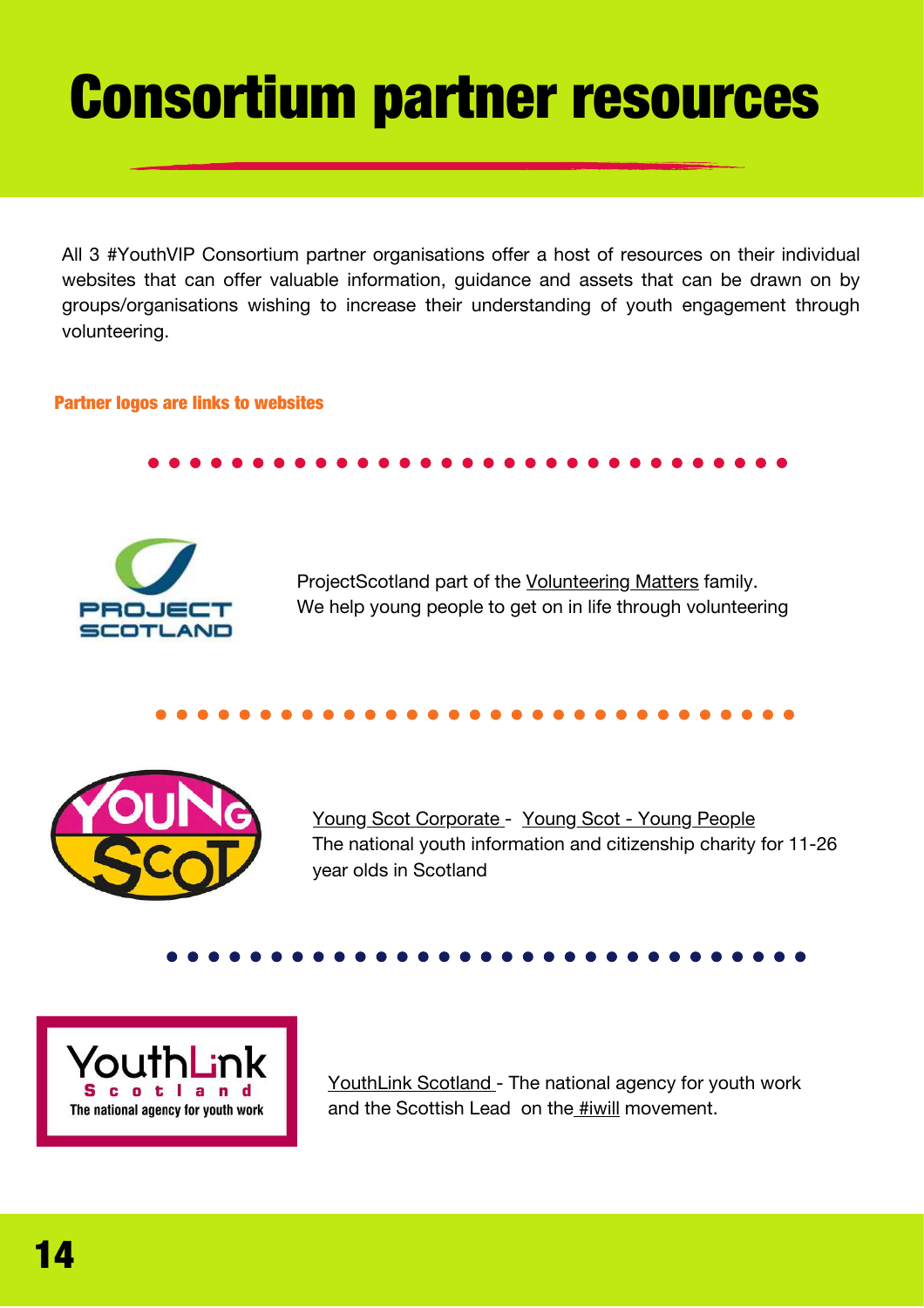## Wider organisations/partner resources

### Wider voluntary sector resources:



The TSI [Scotland](https://tsi.scot/) Network is a body of charities that support the third sector across Scotland. There are 32 TSIs – or Third Sector Interfaces in Scotland, one for each local authority area. Some are partnerships working across large urban and geographical areas, some combine all the functions of the TSIs' work under one roof.



[Volunteer](https://www.volunteerscotland.net/) Scotland Exist to help you make a difference through volunteering. Scotland, more than ever, needs us all to share in the nation's common good. The potential to bring out the best in us has never been better and Volunteer Scotland can support you to achieve this.



The Scottish Council for Voluntary [Organisations](https://scvo.scot/) (SCVO) is the national membership organisation for the voluntary sector. Their mission is to support, promote and develop a confident, sustainable voluntary sector in Scotland.



[NCVO](https://www.ncvo.org.uk/) Exists to champion charities and volunteers. The compassionate people across our communities who make daily differences. NCVO supports the collective impact being made across the country. Building stronger communities. For everyone. Everywhere.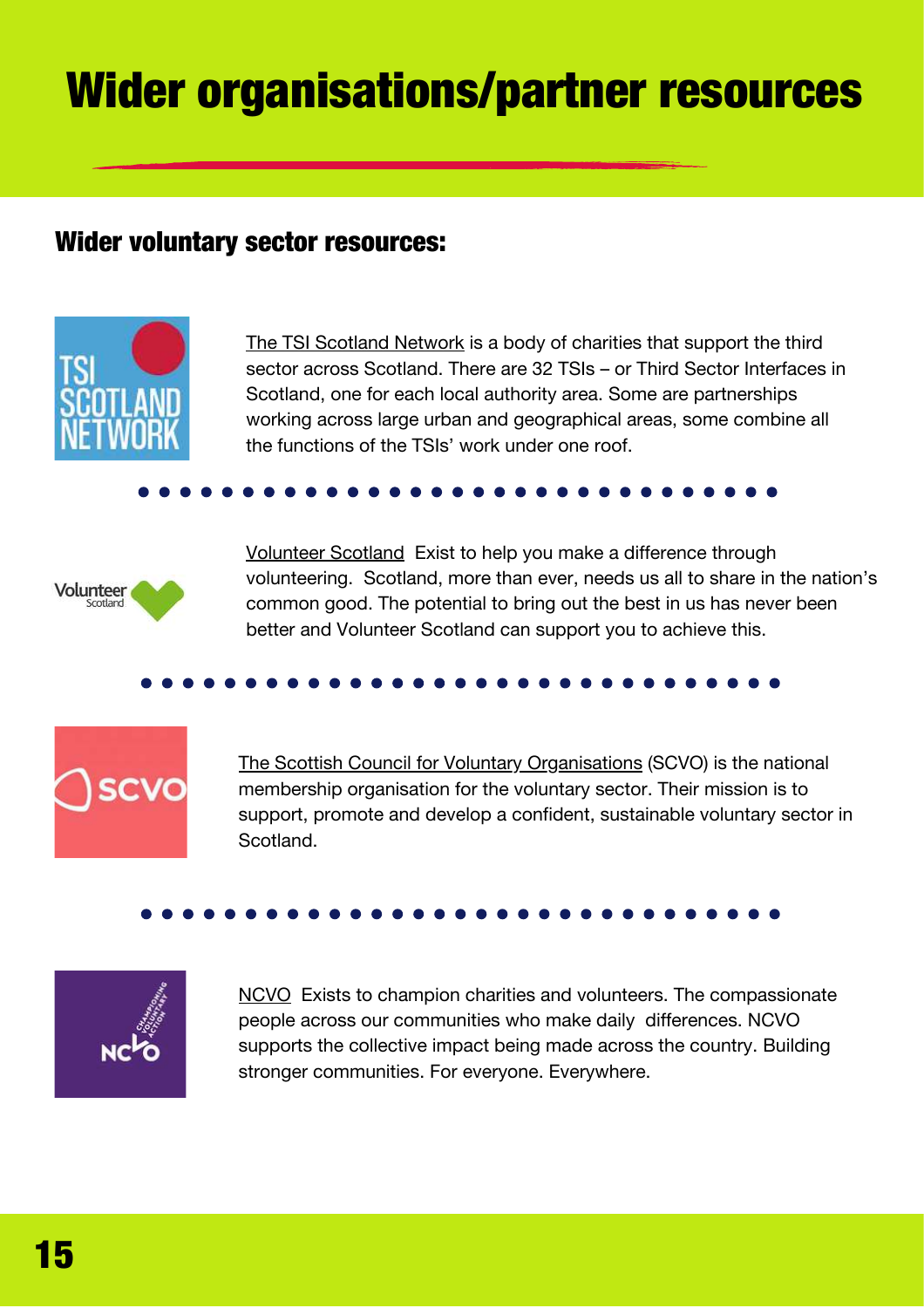## Youth specific resources

## Youth specific resources:



The Saltire [Awards](https://saltireawards.scot/) are the Scottish Government's way of celebrating, recognising and rewarding the commitment, contribution and achievements of young volunteers in Scotland.



[Developing](https://www.dyw.scot/) the Young Workforce (DYW) aims to prepare learners for their future pathways and the transition into the world of work.



The Young Person's [Guarantee](https://youngpersonsguarantee.scot/) is a commitment to bring together employers, partners and young people. It aims to connect every 16 to 24 year old in Scotland to an opportunity.

## **POWER OF YOUTH** CHARTER

Power of Youth [Charter](https://www.youthlinkscotland.org/programmes/iwill-scotland/get-involved/iwill-scotland-powerofyouth-charter/) - For a better tomorrow, we must empower young people today!

# $#i$ will

[#Iwill](https://www.youthlinkscotland.org/programmes/iwill-scotland/) - Young people aren't just the leaders of tomorrow. They have the energy, skills and ideas to improve society and our environment today. Now, more than ever, we need to grow the Power of Youth.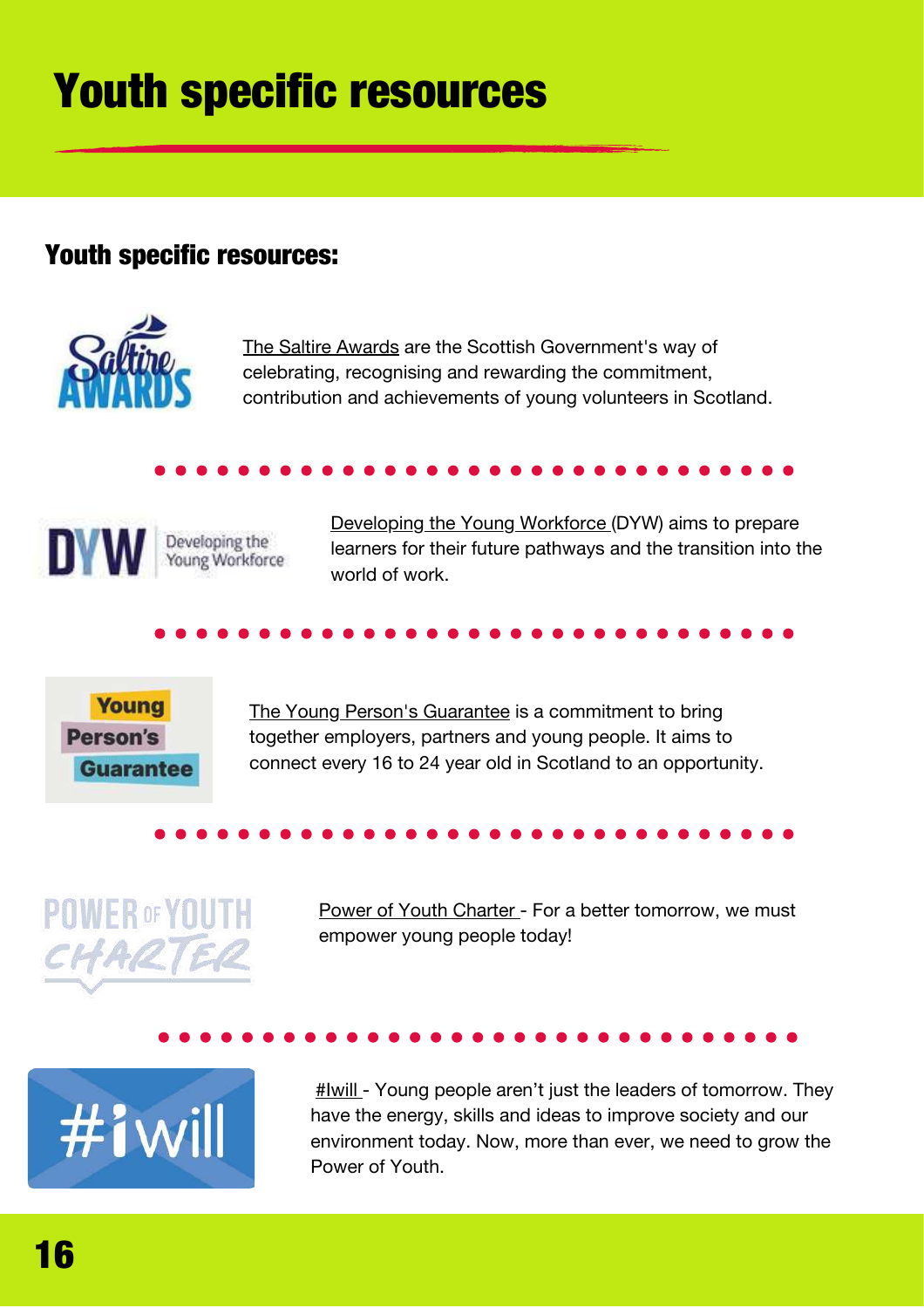## Ensuring quality in your volunteering practice

## Volunteer Scotland - Scotland's Volunteering Quality Pipeline



A [Volunteer](https://www.volunteerscotland.net/search/?keyword=volunteer%20charter) Charter - Principles for Assuring Legitimacy and Preventing Exploitation of Workers and Volunteers. The Charter sets out key principles which help to underpin good relations in a volunteering environment



The [Volunteer](https://volunteerfriendly.co.uk/) Friendly Award is a user-friendly quality standard to support, recognise and reward groups who are good at involving volunteers.



Investing in [Volunteers](https://investinginvolunteers.co.uk/) (IiV) is the UK quality standard for good practice in volunteer management. If you want to assess the quality of your volunteer management and involvement, prove and improve the effectiveness of your work with volunteers, and enhance your organisation's reputation.



IiV [Essentials](https://knowhow.ncvo.org.uk/tools-resources/investing-in-volunteers-iiv-essentials) is a free online tool designed especially for volunteerinvolving groups and organisations. It was developed nationally and is supported by NCVO, Volunteer Now, Volunteer Scotland and WCVA.